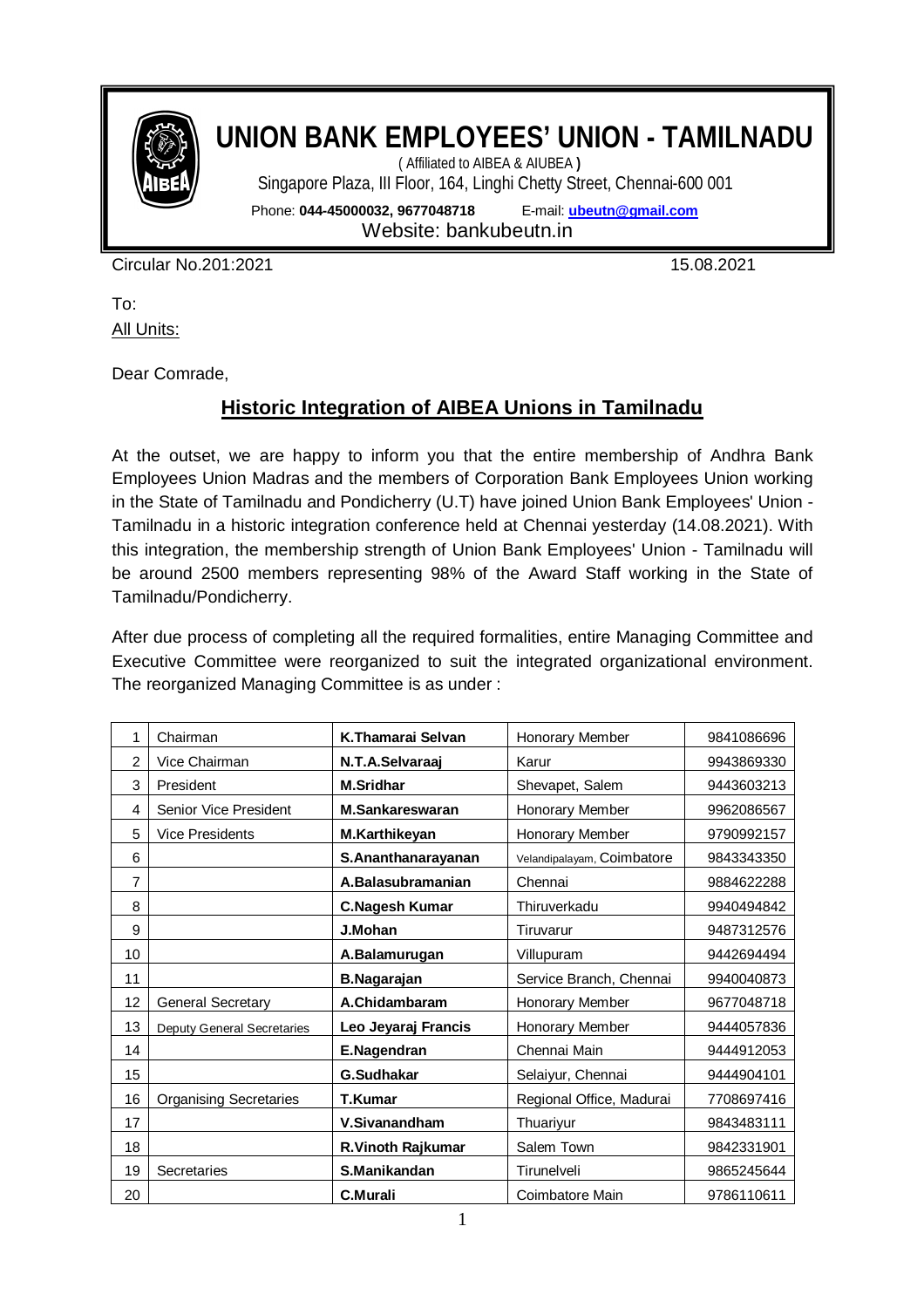| 21 |                         | M.Kalaimamani          | Salem Main                | 9944180708 |
|----|-------------------------|------------------------|---------------------------|------------|
| 22 |                         | <b>V.Vetrivel</b>      | Sowcarpet, Chennai        | 9444786796 |
| 23 |                         | K.Damodaran            | Bodipatti                 | 8111015540 |
| 24 |                         | V.Elavarasan           | Adyar                     | 9790841604 |
| 25 |                         | S.Ponnambalam          | Salai Road, Trichy        | 9940215864 |
| 26 |                         | R.Arunkumar            | Perambur, Chennai         | 9884852488 |
| 27 | Joint Secretaries       | <b>S.Ram Viswanath</b> | K.K.Nagar, Madurai        | 9994978060 |
| 28 |                         | L.Venkatasubramanian   | Namakkal                  | 9751271320 |
| 29 |                         | A.Ramasubramanian      | Tuticorin                 | 9940898039 |
| 30 |                         | <b>B.Jeyakumar</b>     | Regional Office, Madurai  | 9787727143 |
| 31 |                         | J.Kothandapani         | Vellore                   | 9786430149 |
| 32 |                         | A.Paramasivan          | GKNM, Coimbatore          | 9994296337 |
| 33 |                         | V.Sivakumar            | Coimbatore Main           | 9894421970 |
| 34 |                         | S.Manoharan            | Chettikulam               | 9965646899 |
| 35 |                         | R.Sivagnavel           | <b>Bhavani</b>            | 9843298834 |
| 36 |                         | J.Vijayalakshmi        | Iyyappan Thangal, Chennai | 9841483210 |
| 37 | <b>Asst Secretaries</b> | G.Karunaprakasam       | Chennai Main 2            | 9840647763 |
| 38 |                         | R.Gnanadasan           | Kancheepuram              | 9003600918 |
| 39 |                         | P.R.Kumaran Babu       | Vengalakadai St, Madurai  | 9940244731 |
| 40 |                         | P.G.Ravikumar          | Tiruchitrambalam          | 9787551614 |
| 41 |                         | K.Giridharan           | Service Branch, Chennai   | 9894178933 |
| 42 |                         | N.Senthilkumar         | Annur                     | 9843590999 |
| 43 |                         | <b>C.Sundaram</b>      | Ennore, Chennai           | 8610875218 |
| 44 |                         | D.Rajeshkumar          | Oragadam                  | 7708285161 |
| 45 |                         | S.Aarthy               | Keelkatttalai, Chennai    | 9884708021 |
| 46 |                         | D.Mathivathani         | SME, Madurai              | 8825991445 |
| 47 |                         | D.K.Paavani            | Oppanakara St, Coimbatore | 8838527557 |
| 48 |                         | R.Shalini              | Mogapair West, Chennai    | 8056081663 |
| 49 | Treasurer               | S.Suresh               | Armenian Street           | 9600168034 |
| 50 | Joint Treasurer         | R.Gopalakrishnan       | <b>Tambaram East</b>      | 9884166518 |

During the process of integration, some of the senior comrades have voluntarily moved out of their positions to create space to accommodate the functionaries. In order to avail their knowledge and experience for the betterment of the organisation, the Executive Committee unanimously decided to keep them as members of Advisory Committee and they will be called to all the meetings of Managing Committee/Executive Committee. The Advisory Committee is as under:

|    | P.Prakasam            | Salem       | 9865375057 |
|----|-----------------------|-------------|------------|
| 2  | A.Mohd Saleem         | Chennai     | 9444635551 |
| 3  | N.Balasubramanian     | Chennai     | 9865492631 |
| 4  | A.Victor John         | Pondicherry | 9159969111 |
| 5  | <b>M.Anandan</b>      | Chennai     | 9444903636 |
| 6  | S.Muthugurupackiam    | Rajapalayam | 7010343014 |
| -7 | <b>M.Ramesh Kumar</b> | Erode       | 9488867682 |
| 8  | <b>B.Loganathan</b>   | Chennai     | 9444174941 |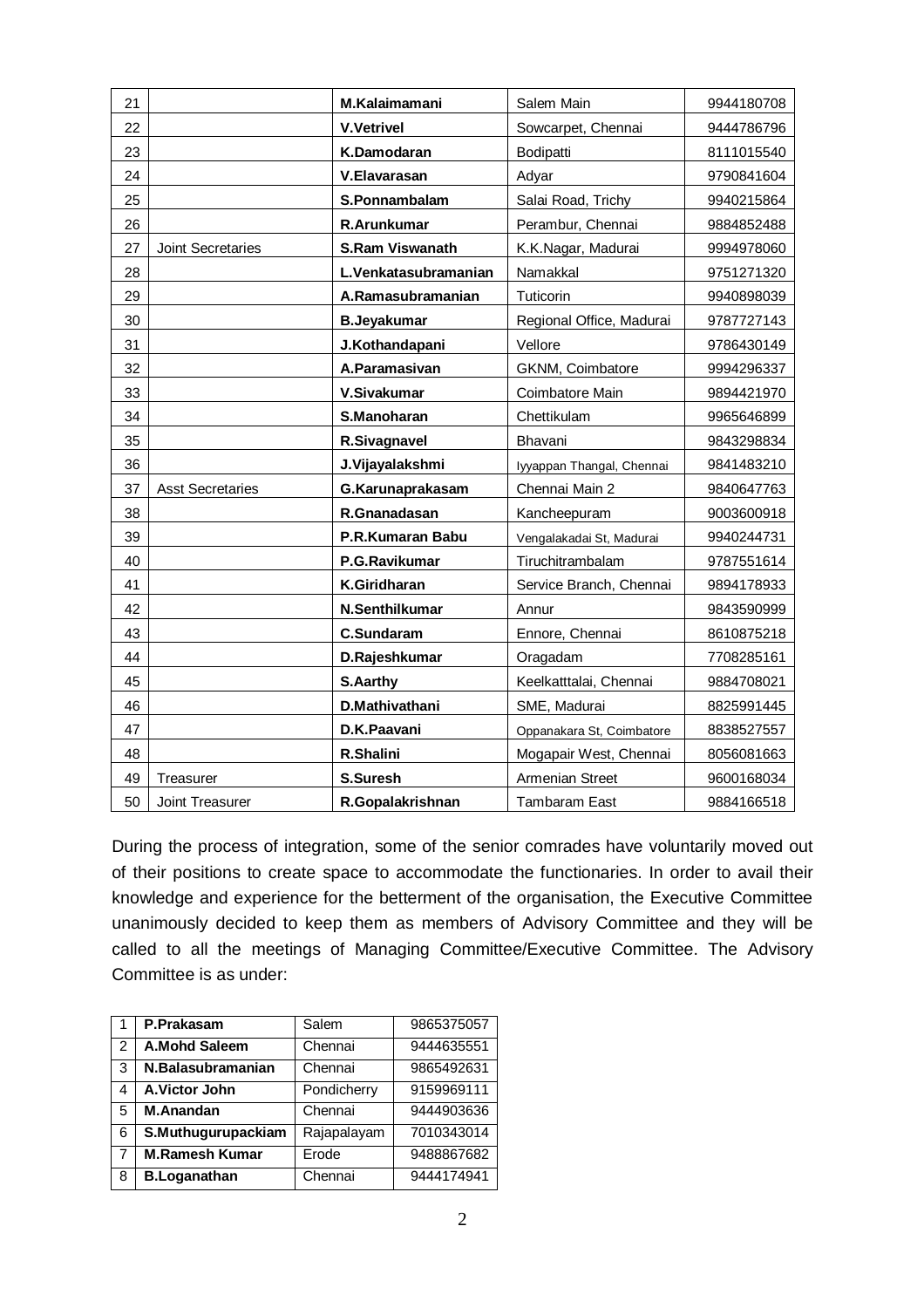Similar to the Managing Committee, Executive Committee was also reorganized and the new team of Executive Committee will be as under :

| 1              | <b>M.Arunachalam</b>   | Sowcarpet, Chennai         | 9444498820 |
|----------------|------------------------|----------------------------|------------|
| $\overline{2}$ | <b>M.Gurumoorthy</b>   | Pattukottai                | 9486537145 |
| 3              | N.Magesh               | Sriperumbudur              | 9080426050 |
| 4              | J.Rajkumar (JA)        | Narimedu, Madurai          | 8248380004 |
| 5              | <b>John Klavidan</b>   | Jaffarabad, Vaniyambadi    | 9943207056 |
| 6              | N.Surendhar            | Palani                     | 9840636525 |
| 7              | V.Manikandan           | Five Road Br, Salem        | 9942921726 |
| 8              | <b>R.Perumal</b>       | Chengalpattu               | 9952418591 |
| 9              | S.Ranjith Kumar        | Salamedu, Villupuram       | 9840308186 |
| 10             | <b>G.Muthuvel</b>      | Rajapalayam                | 9360421875 |
| 11             | <b>C.Venkatesh</b>     | Rameswaram                 | 9746154751 |
| 12             | <b>P.Sathish Kumar</b> | Vijayamangalam             | 9655889637 |
| 13             | R.Rajkumar             | Kovilpatti                 | 9150100598 |
| 14             | P.Rajakarthi           | Vadugapatti                | 9994524898 |
| 15             | R.Pragatheeswaran      | Coimbatore Main            | 9500403832 |
| 16             | <b>K.Sasikumar</b>     | Vadakkipalayam             | 9952522075 |
| 17             | N.Naveenkumar          | Senthamangalam             | 8526971205 |
| 18             | <b>D.Sekar</b>         | Ranipet Industrial Estate  | 9940726932 |
| 19             | K.Marimuthu            | Pollachi                   | 9047491934 |
| 20             | C.Mageshbabu (JA)      | Sivagangai                 | 8072781737 |
| 21             | R.Jamaludeen           | Chetpet, Tiruvannamalai    | 9025721112 |
| 22             | K.Somu                 | Mogappair West, Chennai    | 9791320347 |
| 23             | S.Gopi                 | Adukkamparai               | 9566898599 |
| 24             | A.Mahalakshmi          | Sriperumbudur              | 8754816274 |
| 25             | P.Ganesan              | Egmore, Chennai            | 8531040100 |
| 26             | M.Gopalakrishnan       | SSI, Tirupur               | 9994936780 |
| 27             | V.Rajkumar             | Trichy Road, Coimbatore    | 9965869203 |
| 28             | G.N.Soundappan         | Shevapet, Salem            | 9786985171 |
| 29             | S.Saravanakumar        | Belagondapalli             | 7010270950 |
| 30             | A.Amritharaj           | Mugasianumanpalli          | 7667873083 |
| 31             | A.Raj Mohammed         | Kaliapuram                 | 9942970757 |
| 32             | M.Rajaguru             | High Ground, Palayamkottai | 9442061385 |
| 33             | <b>M.Ravi Balaji</b>   | Palur                      | 9715969208 |
| 34             | R.Abitha               | Nagercoil                  | 9445246664 |
| 35             | <b>S.Kumar</b>         | V.Mettupatti               | 7339623256 |
| 36             | A.Dineshkumar          | Kumbakonam                 | 8884000535 |
| 37             | M.Harshath Ramji       | Eraiyur (Koothanur)        | 9842128227 |
| 38             | <b>B.Radhakrishnan</b> | Dindigul                   | 7871124997 |
| 39             | A.Rajasekaran          | SME, Poo Market, CBE       | 7010774713 |
|                |                        |                            |            |
| 40             | M.Sakthi Velayutham    | Tirunelveli                | 8489597233 |
| 41             | N.D.Lakshminarayanan   | Moolakadai, Chennai        | 9962098711 |